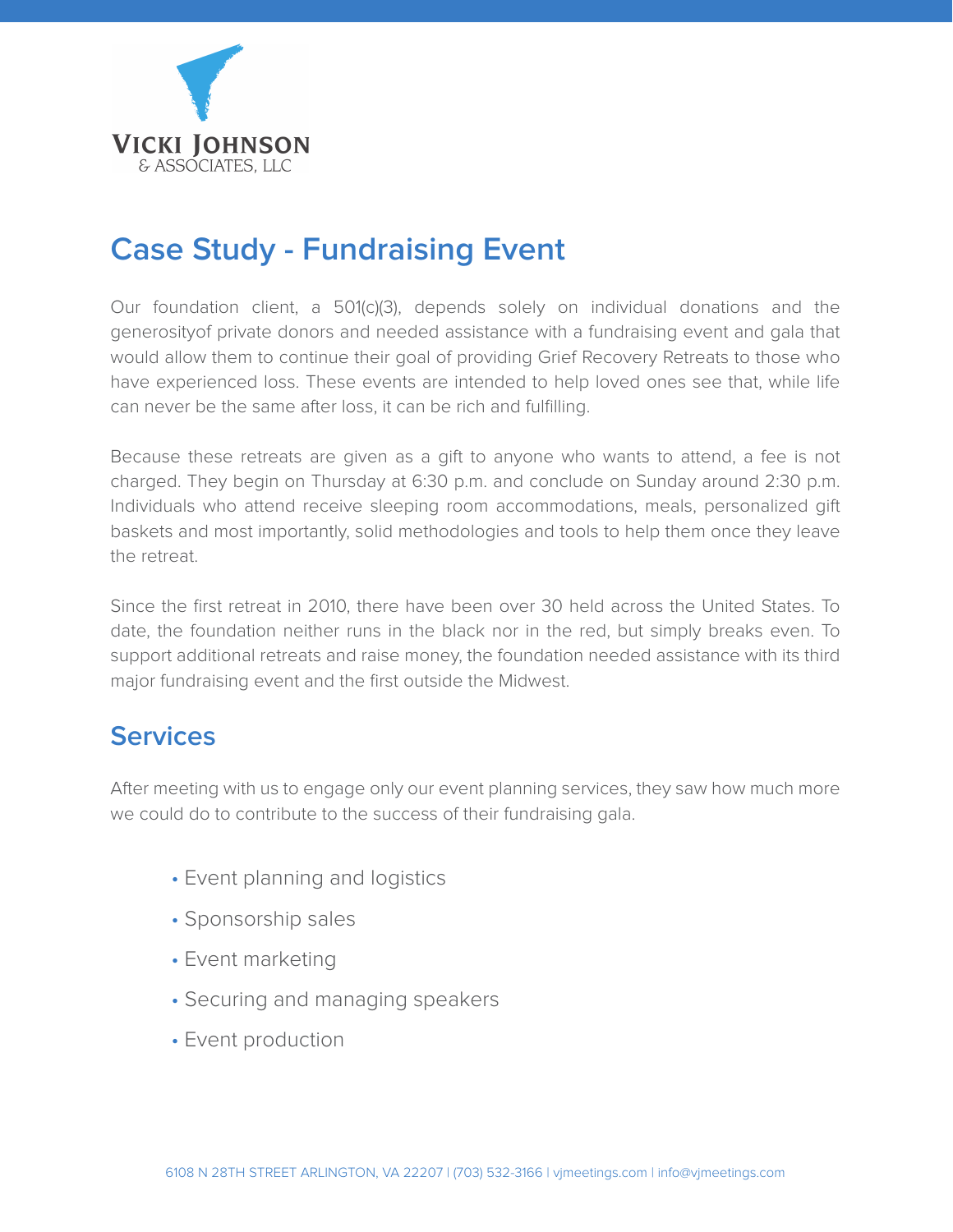# **Challenges**

#### 1. Limited resources:

The biggest challenge with foundations and non-profits is limited resources and budget. However, because their mission and goals are so critical to the people they choose to serve, fundraisers are essential to their survival and purpose. With a very limited budget, the foundation entrusted us to be creative in developing all aspects of the evening's events.

#### 2. Create an experience that fits the occasion:

The gala dinner and auction would also incorporate a keynote speaker and awards ceremony. It was important to the organization that the evening honor individuals and their loved ones, but to do so in a way that also celebrated life.

#### 3. Design a marketing campaign:

We needed to develop a compelling marketing campaign that would promote the foundation's purpose without giving the impression that the evening would be somber, life affirming.

# **Solutions**

#### 1. Secure temporary, affordable help:

Local universities and colleges provide an excellent temporary staffing solution-seniors majoring in hospitality tourism and marketing. Our interns were able to work with our seasoned staff as a cohesive team with a detailed action plan.

With a strong team in place, we were able to work within their budget constraints to achieve:

- Innovative décor and theme development for less than \$500 due to creative solutions and sponsorship opportunities
- Confirm a well-known keynote speaker at no charge whose own story of loss would resonate with the audience
- Drive corporate sponsorships, donations and attendance beyond the foundation's expectations
- Create additional revenue with the development of an interactive individual table competition
- Increase awareness of the foundation and its mission with post-event outreach which included invitations to a retreat for those in need, or requests for additional support